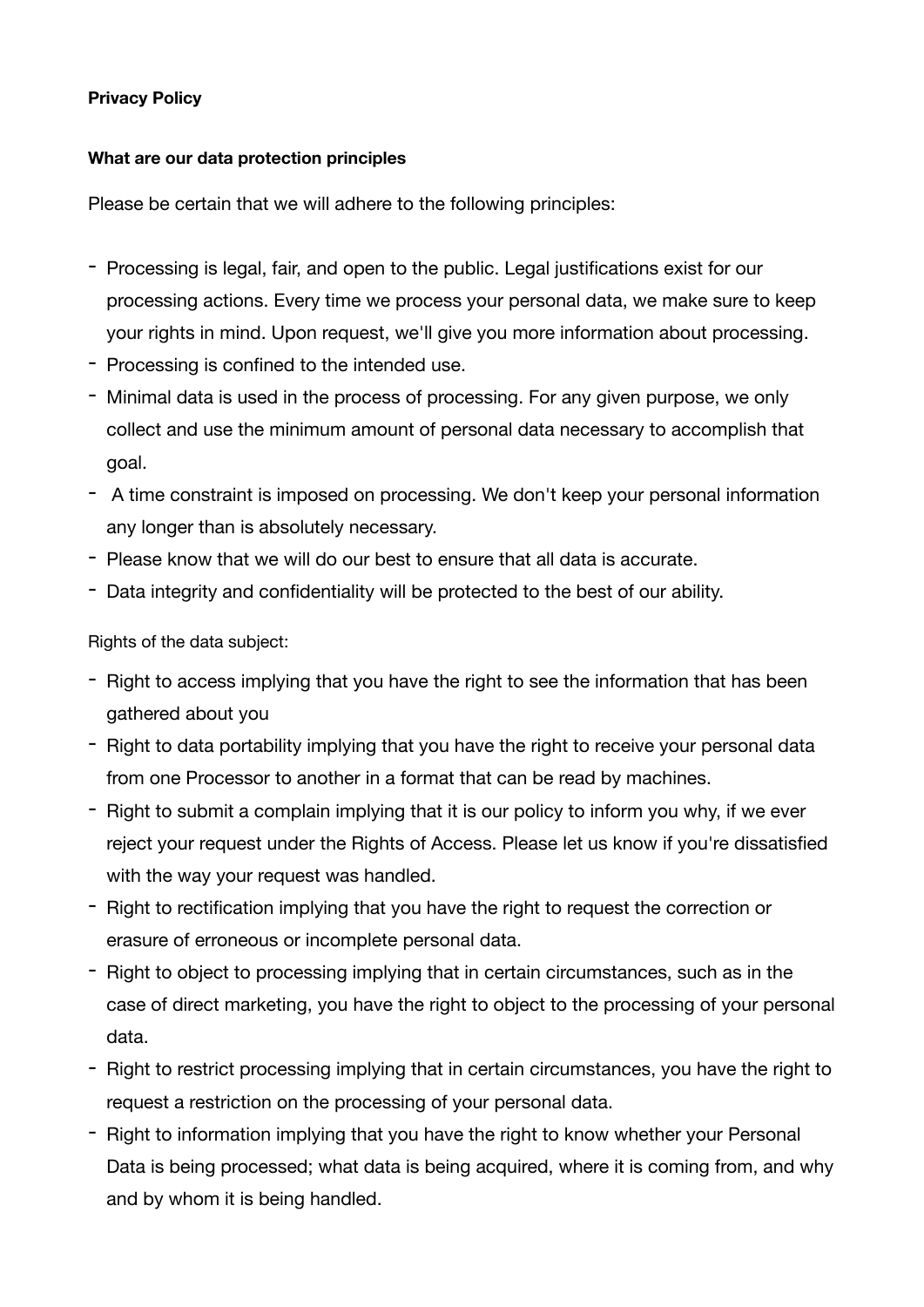- Right to withdraw consent implying that you have the right to revoke any consent you have provided for the Processing of your Personal Data.
- Right to erasure implying that in some instances, you may request that we delete your personal data from our databases.
- Right to enlist the assistance of a supervisory authority implying that you have the right to seek assistance from a supervisory authority and to pursue additional legal remedies, such as demanding damages.
- Right to object to automated processing implying that you have the right to object to automated processing, including profiling, and to not be subject to a decision primarily based on automated processing.

**The data we are gathering can be:** received information you have supplied to us (ex. name, billing address, e-mail address, home address), automatically collected information about you (ex. IP address, shopping history, shopping cart information etc.), our partners information (you have provided them with information directly or they have obtained information about you on other legal grounds) and publicly available info.

# **Your personal information is used in accordance with the following privacy policies:**

Your data is used to provide you with our services (providing you with additional products and services as requested, registering the account, presenting you with promotional items as requested, interacting with you regarding such products and services and notifying you of any service modifications), boost the customer experience or abide by a legal or contractual responsibility.

# *We use your personal data on a lawful basis and/or with your consent.*

We Process your Personal Data for the following reasons on the basis of entering into a contract or performing contractual obligations:

- to perform a service on your behalf or to send/offer you a product
- to ascertain your identity
- to communicate for the purpose of selling or invoicing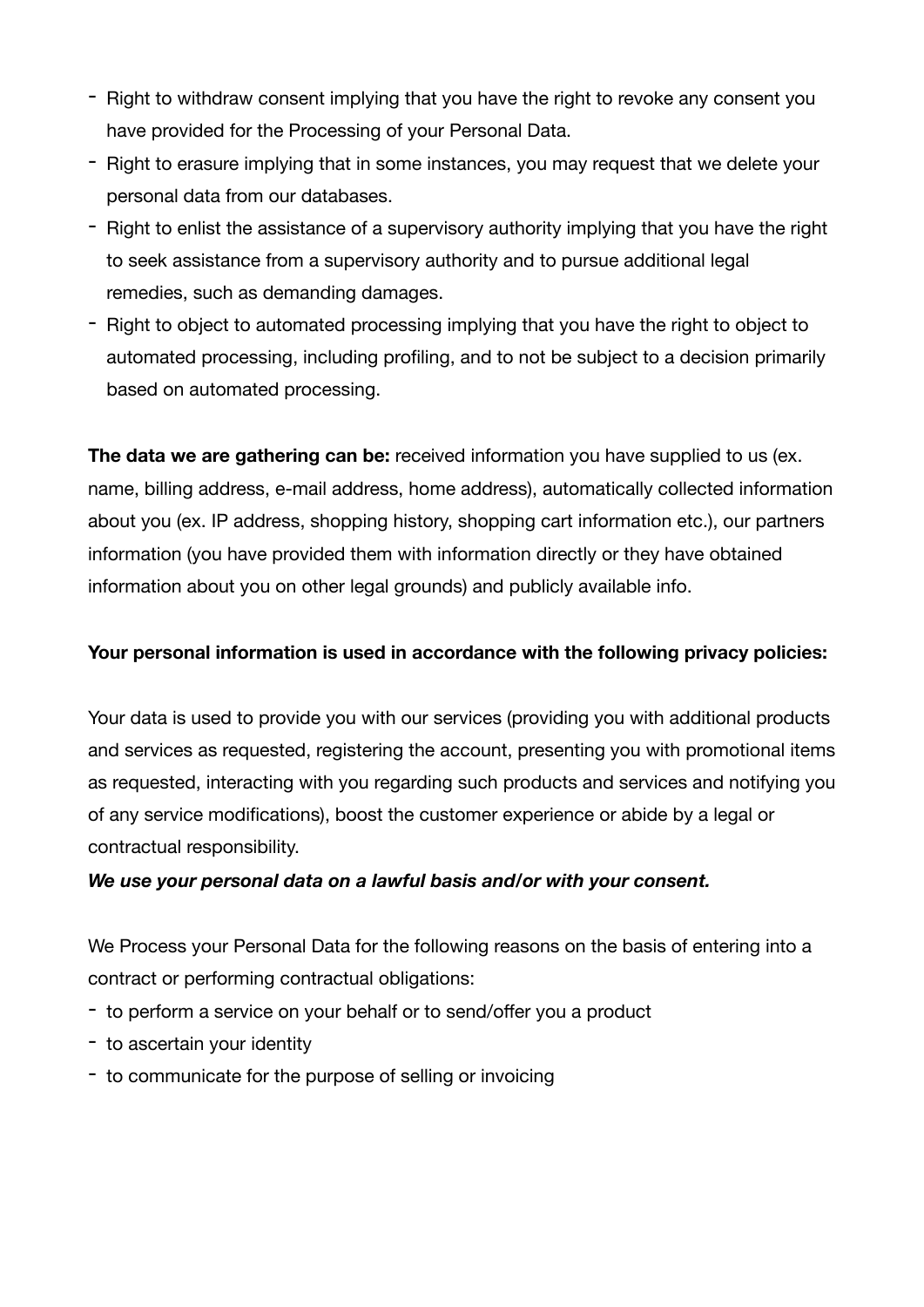We process your personal data for the following purposes based on our legitimate interests:

- to manage and analyse our customer base in aims to enhance the quality, diversity, and availability of products/services offered/provided
- to make tailored offers to you
- to conduct satisfaction surveys

As far as you have not indicated otherwise, we consider it to be in our legitimate interest to offer you products/services that are similar or identical to your purchasing history/ browsing behaviour.

As long as you've given us permission, we'll use your personal information as follows:

- send you newsletters and other promotional materials
- for additional purposes for which we have requested your consent

We Process your Personal Data in order to comply with legal obligations and/or to exercise legal rights. We reserve the right to anonymise and utilise any Personal Data obtained. We shall only utilise data that has been anonymised outside the scope of this Policy. We retain your billing information and other information about you for as long as necessary for accounting purposes or to comply with any legal responsibilities.

We may manage your personal data for other purposes not specified below that are compatible with the initial purpose for which the data was collected. To implement this, we will ensure the following:

- the relationship between the purposes, context, and nature of personal data makes further processing possible;
- further processing would not be detrimental to your interests
- processing would be adequately safeguarded

We will notify you of any additional processing and its purpose.

# **Who else is permitted to access your data**

You may rest certain that we will not share your personal information with any third parties. In order to provide you with the service you've requested or to improve your overall customer experience, we may share certain personally identifiable information about you with our trusted partners.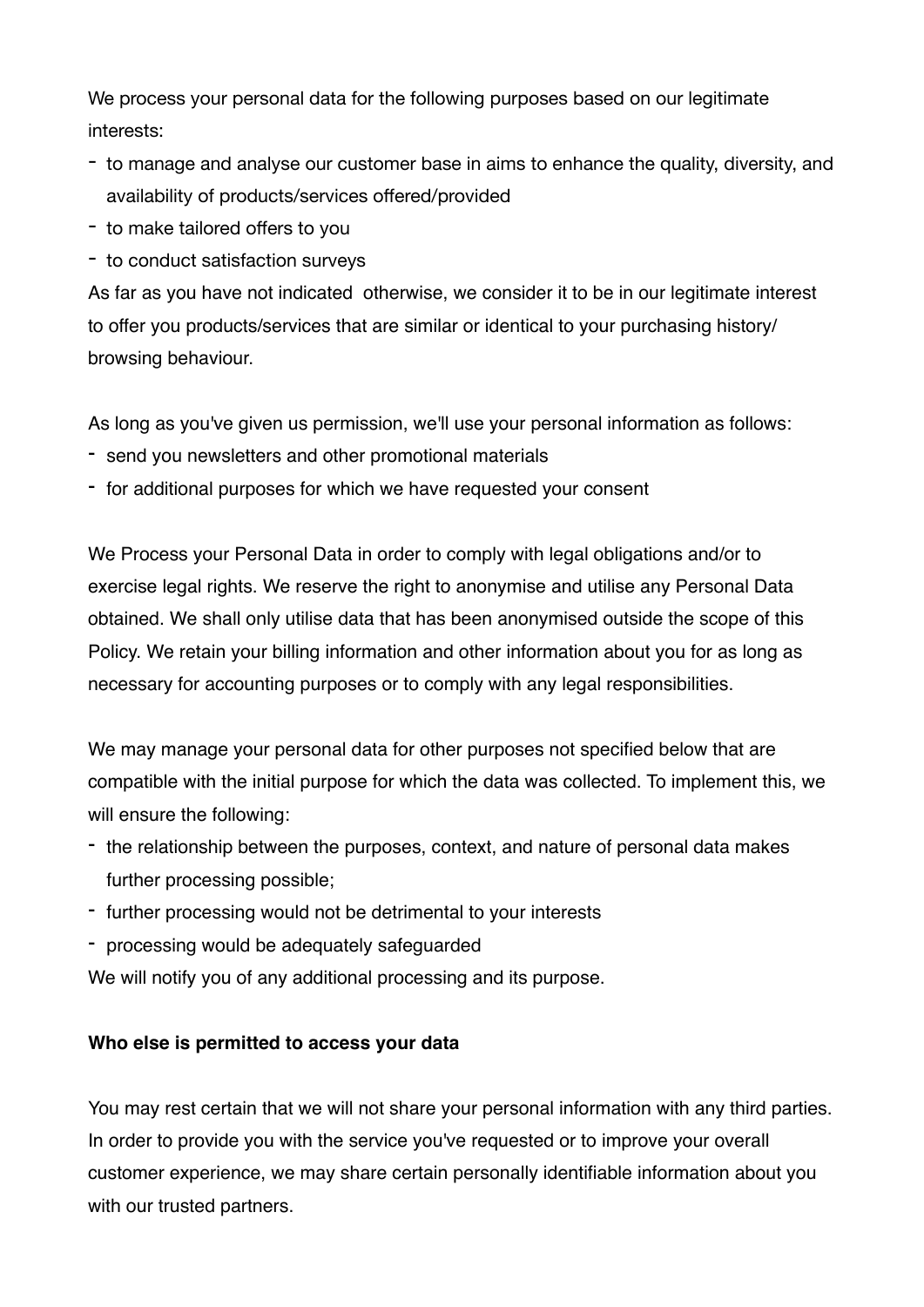Your Personal Data is only shared with Processing partners that can guarantee a sufficient degree of protection. When we are legally required to do so, we share your Personal Data with third parties or public agencies. In some cases, we may share your Personal Data with other parties if you have given us your permission or if there are legal grounds for it.

#### **How we ensure the security of your data**

The security of your Personal Data is very important to us. Communication and data transfer are protected by secure protocols . When appropriate, we anonymize or pseudonymize data. We keep a close eye on our systems for any indications of weakness that could allow an attacker to get access.

The security of information cannot be guaranteed despite our best efforts. In the event of a data breach, we undertake to alert the appropriate law enforcement agencies We will also alert you if your rights or interests are in danger. In the case of a security breach, we will do all that we can to prevent it and assist law enforcement.

# *Please remember to keep your username and password private if you have an account with us.*

*It is our policy not to acquire or knowingly gather personal information from children. Our products and services are not intended for children.*

#### **Cookies and other technologies that we use are described in detail below**

Cookies and other similar technologies are used to analyse consumer behaviour, administer the website, track user movements, and collect information about users. It's our way of making your experience with us more personalised. Cookies are used to store information that helps websites function. Only we have access to the cookies that are generated by our website. Cookies can be managed in your browser. It's possible that disabling cookies will make it more difficult to use some features.